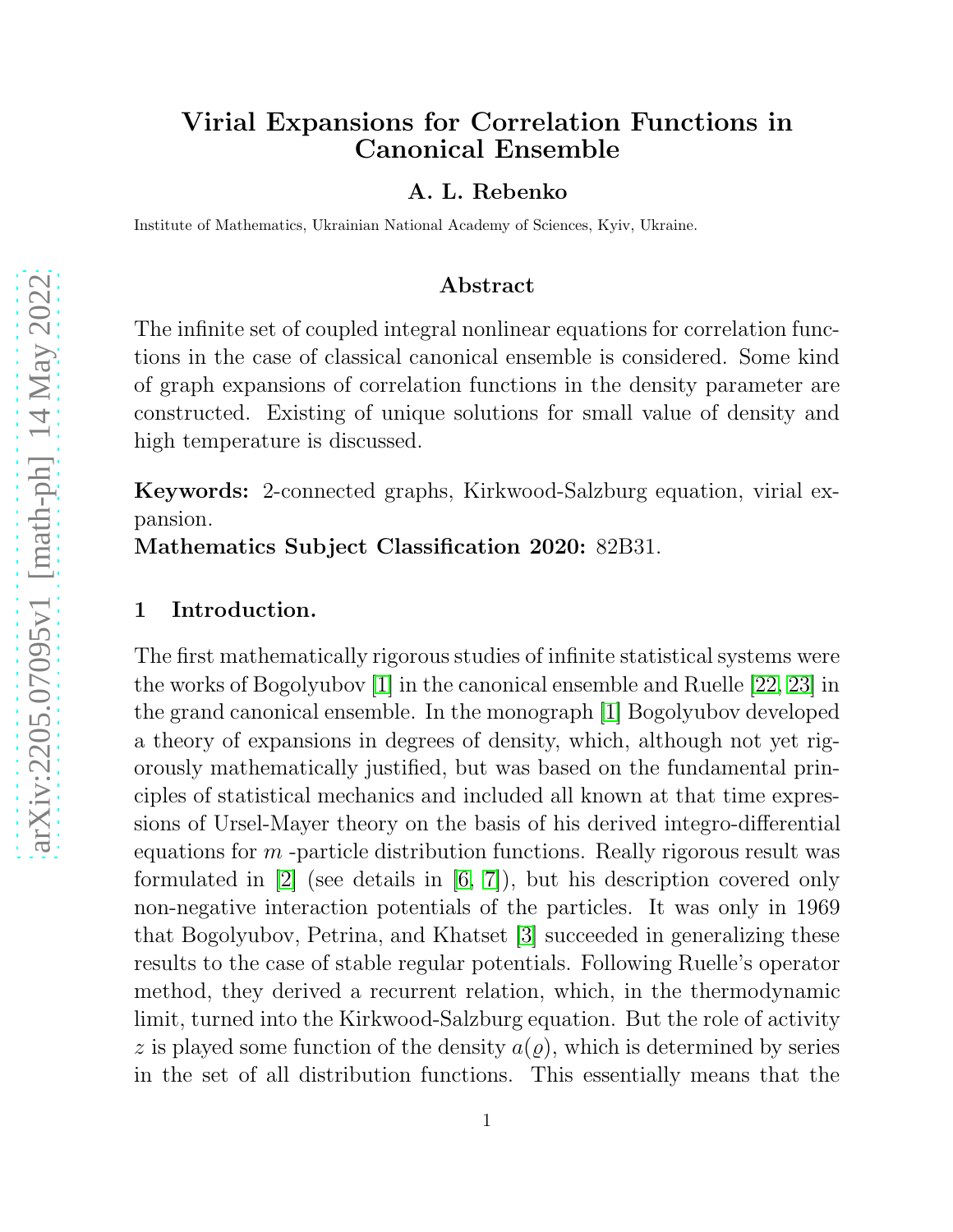equation is an infinite system of nonlinear equations, and its iterations are not a series expansion in the density. A little later, these equations were derived by Pogorelov [\[15\]](#page-13-3) directly from Bogolyubov's integro-differential equations (see [\[1\]](#page-12-0)) and a theorem on the existence of a unique solution (as of nonlinear operator equation) for small values of density was proved.

The virial expansion is most often understood as the expansion of pressure in terms of the density [\[11\]](#page-13-4) and obtained, by formally inverting the density as a power series of the fugacity and composing the latter with the expansion for the pressure (Mayer's power series in the fugacity). In addition, we work with expansions of correlation functions in the thermodynamic limit. Existence of a thermodynamic limit for correlation functions in a canonical ensemble "is more subtle than for thermodynamic quantities like pressure and free energy which are on a logarithmic scale" [\[9\]](#page-13-5). One more thing, the terms of the Mayer's cluster expansions can be expressed in terms of forest-graphs (see, i.e. [\[23,](#page-13-1) [12,](#page-13-6) [21\]](#page-13-7), while those of the virial expansion are usually written in terms of 2-connected diagrams (see, for instance, the classical reference [\[25\]](#page-13-8)).

In this article we construct first an expansion for correlation functions by some special type of forest-graphs, but with huge number of terms in every order of density. Due to the fact that this series consists of two parts that have opposite signs, it is possible to reduce the contributions and, as a result, obtain its representation by some set of graphs, connected components of which are 2-connected graphs. Such set of graphs was also defined in the article of Jansen [\[5\]](#page-12-4) (see sect. 2).

The well-known proofs of convergence for the virial expansion are based on the above mentioned inversion. Obviously the first result goes back to the work of Lebowitz and Penrose [\[10\]](#page-13-9) and some alternative approaches were given by Groeneveld  $|4|$  (see also [\[16,](#page-13-10) [17,](#page-13-11) [13\]](#page-13-12), which was continued in a more general and modern presentation in the work [\[5\]](#page-12-4). The present work apparently has quite a few points of contact with the work [\[5\]](#page-12-4).

The article is organized as follows. In Section 2 we give a short mathematical introduction of concepts and formulas in which the presentation of the article is carried out. In Section 3, we briefly show the derivation of equations for correlation functions in the canonical ensemble. The fourth section is devoted to the representation of the solution in the form of the Lebesgue-Poisson integral of some kernel, for which we write the recurrent nonlinear equation. And finally, in the last section, the question of its solution in the form of an expansion in terms of powers of density and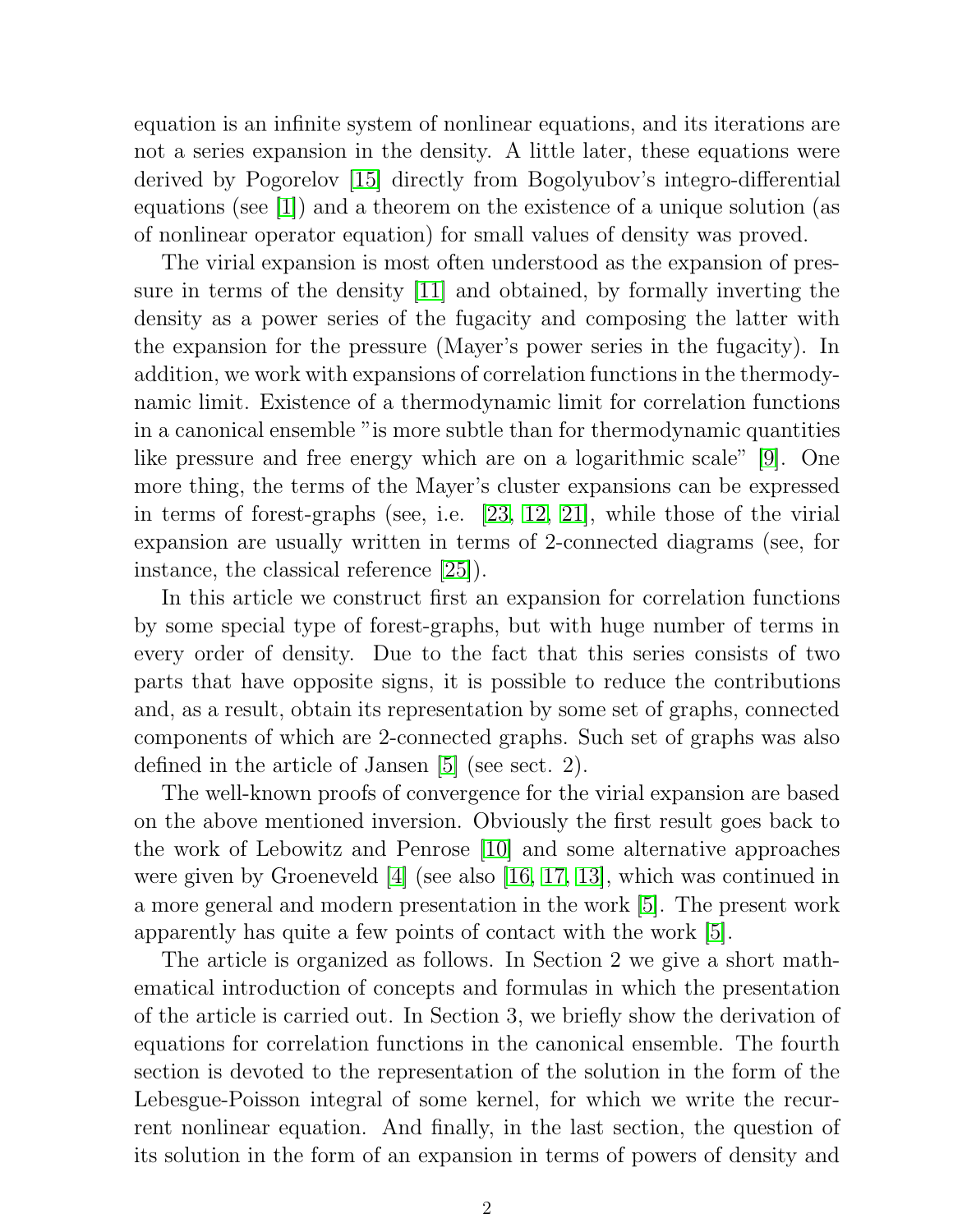the convergence of the integral representation for correlation functions are discussed.

## 2 On some mathematical concepts

## 2.1 Configuration spaces and Lebesgue-Poisson measure.

Let  $\sigma$  be a Lebesgue measure in  $\mathbb{R}^d$ . *Configuration space*  $\Gamma := \Gamma_{\mathbb{R}^d}$  consists of all locally finite subsets of the space  $\mathbb{R}^d$ . This definition is quite natural from the point of view of physics, because an infinite number of particles cannot be in a bounded volume.

Denote the set of all finite configurations of the space  $\Gamma$  by  $\Gamma_0$ , and by  $\Gamma^{(n)}$  configuration space with a fixed number of points.

If all such configurations are in some bounded set  $\Lambda \subset \mathbb{R}^d$ , then the corresponding space will be  $\Gamma_{\Lambda}^{(n)}$ .

State of an ideal gas in equilibrium statistical mechanics is described by the *Poisson* measure  $\pi_{z\sigma}$  on configuration space Γ, where  $z > 0$  is the activity (physical parameter that associated with the density of particles in the system).

But we need so-called Lebesgue-Poisson measure, i.e. the Poisson measure on the space of finite configurations, which in some sense is absolutely continuous with respect to the Lebesgue measure in contrast to the  $\pi_{\sigma}$ measure for Γ. Integral for Lebesgue-Poisson measure in space  $\Gamma_0$  (or  $\Gamma_\Lambda$ ) is determined by the formula:

<span id="page-2-0"></span>
$$
\int_{\Gamma_X} F(\gamma) \lambda_{z\sigma}(d\gamma) := \sum_{n=0}^{\infty} \frac{z^n}{n!} \int_X \cdots \int_X F(\{x_1, ..., x_n\}) \sigma(dx_1) \cdots \sigma(dx_n) =
$$
\n
$$
= \sum_{n=0}^{\infty} \frac{z^n}{n!} \int_X \cdots \int_X F_n(x_1, ..., x_n) dx_1 \cdots dx_n, \tag{2.1}
$$

for all measurable functions  $F = \{F_n\}_{n \geq 0}$ ,  $F_n \in L^1(X^n)$ , and  $\Gamma_X \in$  ${\{\Gamma_0,\Gamma_\Lambda\}}$ . Such measure not only simplifies the recording of cumbersome expressions and combinatorial proofs, but also allows to get some new results based on properties infinite divisibility (see, for example, [\[18,](#page-13-13) [20,](#page-13-14) [19,](#page-13-15) [14\]](#page-13-16).

<span id="page-2-1"></span>In the language of integrals with the measure  $\lambda_{z\sigma}$  we give one wellknown and important identity, which will be used very often below (see, for example, [\[8\]](#page-13-17)).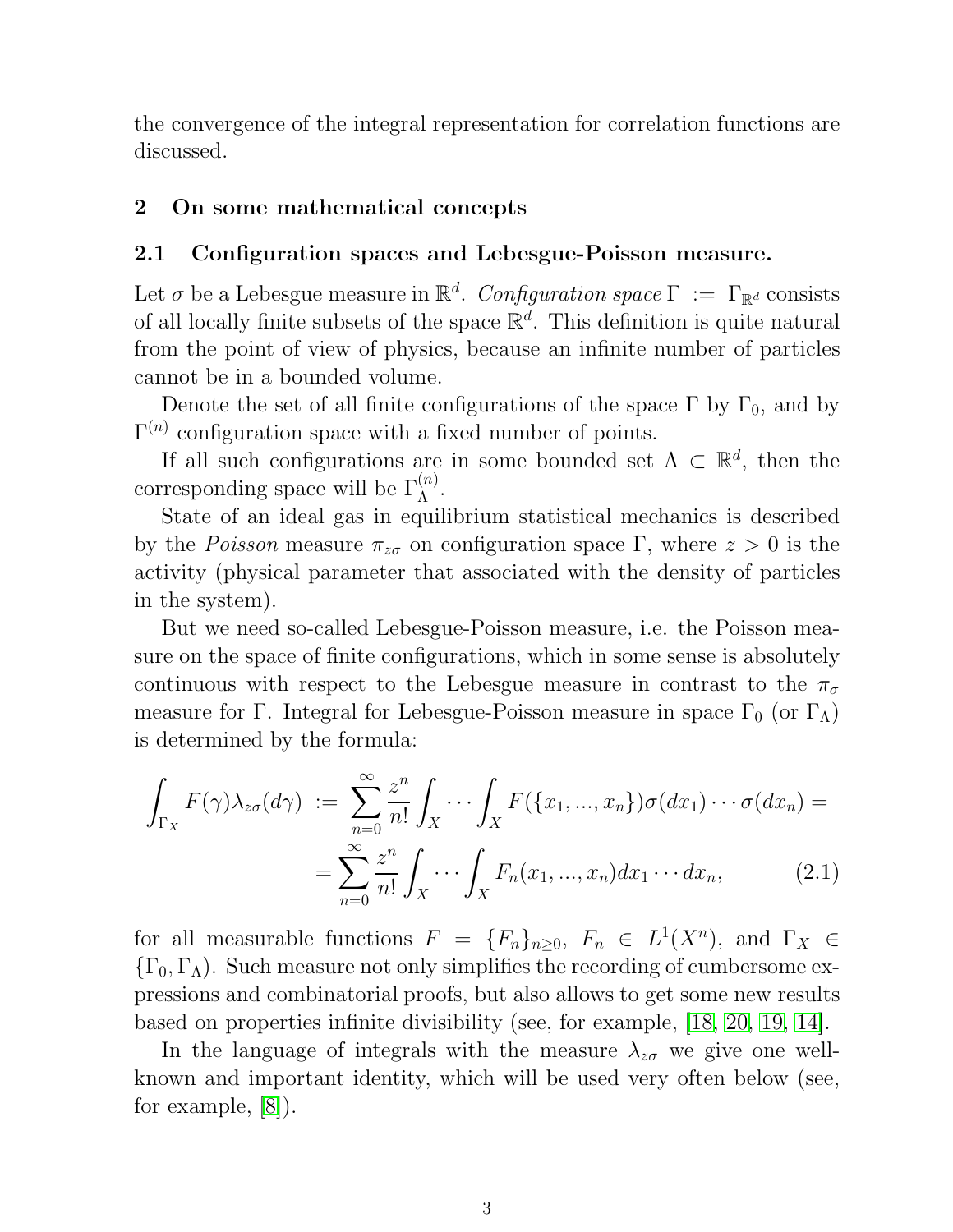**Lemma 2.1** *For all measurable functions*  $G : \Gamma_0 \mapsto \mathbb{R}$  *and*  $H : \Gamma_0 \times \Gamma_0 \mapsto$  $\mathbb{R}$ *, for which*  $G(\xi \cup \gamma)H(\xi, \gamma) \in L^1(\Gamma_0 \times \Gamma_0, \lambda_\sigma \otimes \lambda_\sigma)$ *, the following equality is true:*

$$
\int_{\Gamma_0} G(\gamma) \sum_{\xi \subseteq \gamma} H(\xi, \gamma \setminus \xi) \lambda_{\sigma}(d\gamma) = \int_{\Gamma_0} \int_{\Gamma_0} G(\xi \cup \gamma) H(\xi, \gamma) \lambda_{\sigma}(d\gamma) \lambda_{\sigma}(d\xi).
$$
\n(2.2)

*Proof.* Let  $\xi \restriction \Gamma_0^{(k)} = \{x_1, ..., x_k\} := \{x\}_1^k$  $\mathbf{1}_{1}, \gamma \restriction \Gamma_{0}^{(m)} = \{x_{k+1},...,x_{k+m}\} :=$  ${x}_{k+1}^{k+m}$ . Then

$$
\int_{\Gamma_0} \int_{\Gamma_0} G(\xi \cup \gamma) H(\xi, \gamma) \lambda_{\sigma}(d\gamma) \lambda_{\sigma}(d\xi) =
$$
\n
$$
= \sum_{k,m=0}^{\infty} \frac{1}{k!m!} \int_{\mathbb{R}^{dk}} \int_{\mathbb{R}^{dm}} G(\{x\}_{1}^{k+m}) H(\{x\}_{1}^{k}, \{x\}_{k+1}^{k+m}) \sigma(dx)^{k+m} =
$$
\n
$$
= \sum_{n=0}^{\infty} \frac{1}{n!} \sum_{k=0}^{n} {n \choose k} \int_{\mathbb{R}^{dn}} G(\{x\}_{1}^{n}) H(\{x\}_{1}^{k}, \{x\}_{k+1}^{n}) \sigma(dx)^{n} =
$$
\n
$$
= \int_{\Gamma_0} G(\gamma) \sum_{\xi \subseteq \gamma} H(\xi, \gamma \setminus \eta) \lambda_{\sigma}(d\gamma).
$$

Note that the introduction of the measure [\(2.1\)](#page-2-0) and the application of the lemma [2.1](#page-2-1) greatly simplifies the calculations of many combinatorial statements.

### 2.2 Algebra of generating functionals.

For any function  $\psi \in C_0(\Gamma_0)$  define *generating functional*:

$$
\widetilde{F}_{\psi}(j) = \sum_{N=0}^{\infty} \frac{1}{N!} \int_{\mathbb{R}^{dN}} (dx)^N j(x_1) \cdots j(x_N) \psi(x_1, \dots, x_N) =
$$
\n
$$
= \int_{\Gamma_0} e(j; \gamma) \psi(\gamma) \lambda_{\sigma}(d\gamma), \tag{2.3}
$$

where functional  $e(j; \gamma)$  is defined by the formula

$$
e(j;\gamma) := \begin{cases} 1, & \gamma = \emptyset, \\ \prod_{x \in \gamma} j(x), & \gamma \in \Gamma_0 \setminus \{\emptyset\}, \end{cases}
$$
 (2.4)

<span id="page-3-1"></span><span id="page-3-0"></span>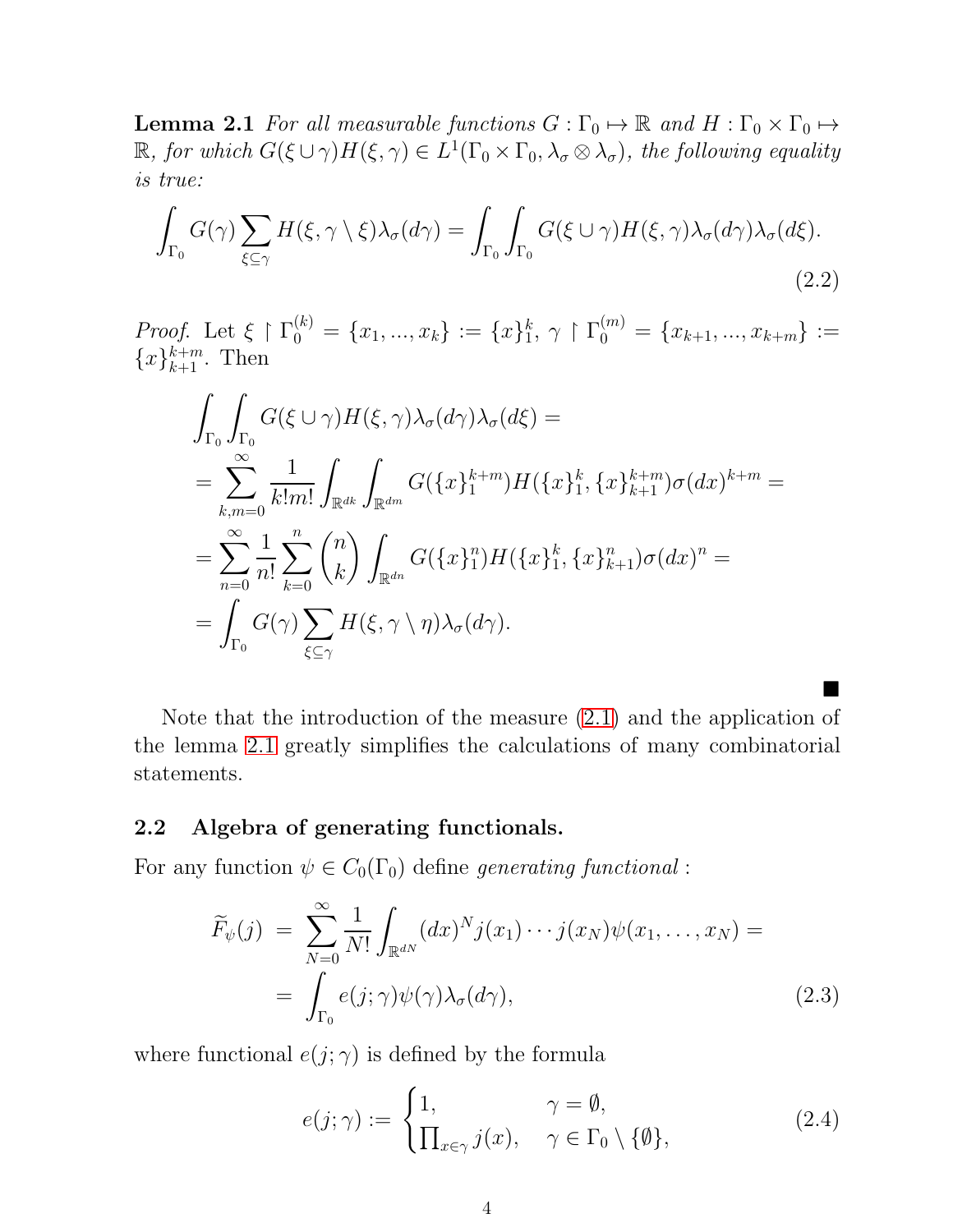and  $j \in C_0(\mathbb{R}^d)$  is bounded (take for simplicity  $j \leq 1$ ), continuum, nonnegative function.

It is easy to calculate using the lemma [2.1](#page-2-1) that

<span id="page-4-0"></span>
$$
\widetilde{F}_{\psi_1}(j)\widetilde{F}_{\psi_2}(j) = \widetilde{F}_{\psi_1 * \psi_2}(j) = \int_{\Gamma_0} e(j;\gamma)(\psi_1 * \psi_2)(\gamma)\lambda_\sigma(d\gamma), \tag{2.5}
$$

where  $\psi_1 * \psi_2$  is product  $\psi_1$  and  $\psi_2$  in commutative algebra A, which was introduced by Ruelle (see [\[23\]](#page-13-1), Ch. 4). Formula [\(2.5\)](#page-4-0) establishes an unambiguous correspondence between the algebra of generating functionals with operation of ordinary multiplication and the algebra  $A$ . Recall that for  $\gamma = \{x_1, x_2, ... x_n\}$ 

$$
(\psi_1 * \psi_2)(\gamma) = \sum_{\xi \subseteq \gamma} \psi_1(\xi) \psi_2(\gamma \setminus \xi).
$$
 (2.6)

## 3 Description of the system of interacting particles in the canonical ensemble.

#### 3.1 Interaction between particles

We consider the 2-particle interaction, which is described by the potential  $V_2(x, y) = \phi(|x - y|), \phi(0) = +\infty$ . For any configuration  $\gamma \in \Gamma_0$  an interaction energy is

$$
U(\gamma) = U_{\phi}(\gamma) := \sum_{\{x,y\} \subset \gamma} \phi(|x - y|), \tag{3.7}
$$

and interaction  $W(\eta; \gamma)$  between particles of configuration  $\eta \in \Gamma_0$  with particles of configuration  $\gamma \in \Gamma_0$  is

$$
W(\eta; \gamma) := \sum_{\substack{x \in \eta \\ y \in \gamma}} \phi(|x - y|). \tag{3.8}
$$

We impose the following conditions on the potential of interaction: (A): 1. *Stability:*

$$
U(\gamma) \ge -B|\gamma|, B \ge 0, \gamma \in \Gamma_0,\tag{3.9}
$$

2. *Regularity:*

$$
C(\beta) = \int_{\mathbb{R}^d} dx |e^{-\beta \phi(|x|)} - 1| < +\infty, \beta = \frac{1}{kT}.
$$
 (3.10)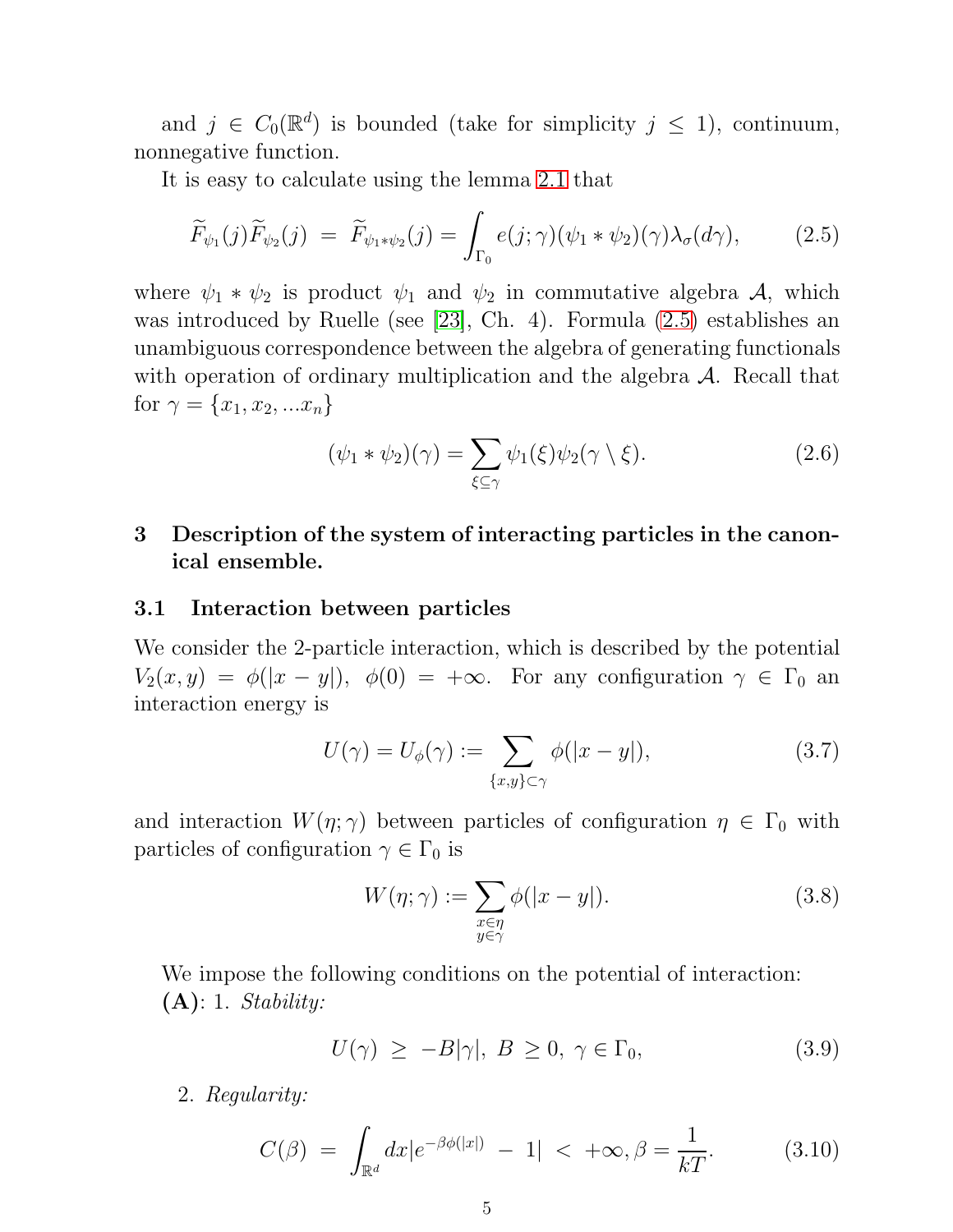## 3.2 Derivation of equations for correlation functions.

The correlation functions of the canonical ensemble of the system N of particles in some limited volume  $\Lambda$  in configuration  $\eta = \{x_1, \ldots, x_m\}$  are determined by the sequence

$$
\rho_{\Lambda}^{(N)}(\eta) := \begin{cases} 1, & \text{at } \eta = \emptyset, \\ \varrho = \frac{N}{V} \text{ at } |\eta| = 1, V = \sigma(\Lambda), \\ 0, & \text{at}; |\eta| = m > N, \end{cases}
$$
(3.11)

and for  $2 \leq m \leq N$ ,

<span id="page-5-0"></span>
$$
\rho_{\Lambda}^{(N)}(\eta) := \frac{1}{Z_{\Lambda}(\beta, N)} \int_{\Gamma_{\Lambda}^{(N-m)}} \frac{d\gamma}{(N-m)!} e^{-\beta U(\eta \cup \gamma)}, \quad (3.12)
$$

where

$$
Z_{\Lambda}(\beta, N) = \frac{1}{N!} \int_{\Gamma_{\Lambda}^{(N)}} e^{-\beta U(\gamma)} d\gamma, \qquad (3.13)
$$

and  $\varrho$  is the density of the particles in the system.

To derive equation for correlation functions using lemma [2.1](#page-2-1) we write down the right hand part of  $(3.12)$  by the integral  $(2.1)$ :

<span id="page-5-1"></span>
$$
\rho_{\Lambda}^{(N)}(\eta) = \frac{1}{Z_{\Lambda}(\beta, N)} \int_{\Gamma_{\Lambda}} e^{-\beta U(\eta \cup \gamma)} 1\!\!1_{N-m}(\gamma) \lambda_{\sigma}(d\gamma), \ |\eta| \le N, \qquad (3.14)
$$

where

$$
\mathbb{1}_{N-m}(\gamma) := \begin{cases} 1, & |\gamma| = N-m, \\ 0, & |\gamma| \neq N-m. \end{cases}
$$
 (3.15)

Introduce a notation  $\eta^{(\hat{x})} := \eta \setminus \{x\}$ . Let in configuration  $\eta = \{x_1, ..., x_m\}$ the coordinate  $x_1$  such that, for which the following inequality is true:

$$
W(x_1; \eta^{(\hat{x}_1)}) = \sum_{k=2}^{m} \phi(|x_1 - x_k|) \ge -B, \ B \ge 0.
$$
 (3.16)

Then

$$
U(\eta \cup \gamma) = W(x_1; \eta^{(\hat{x}_1)}) + W(x_1; \gamma) + U(\eta^{(\hat{x}_1)} \cup \gamma)
$$
 (3.17)

and

$$
e^{-\beta W(x_1;\gamma)} = \prod_{y \in \gamma} \left[ (e^{-\beta \phi(|x_1 - y|)} - 1) + 1 \right] = \sum_{\xi \subseteq \gamma} K(x_1; \xi), \quad (3.18)
$$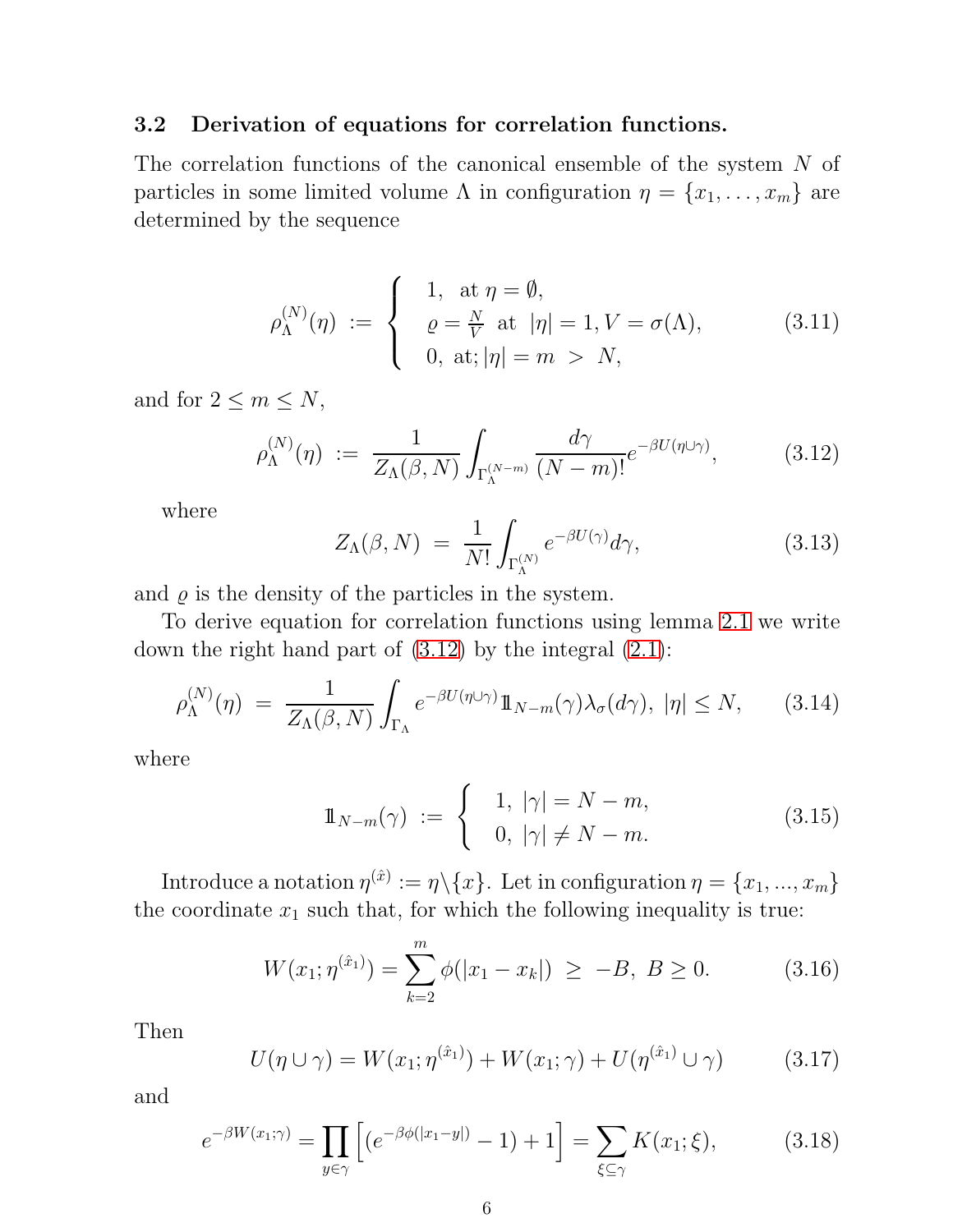where

<span id="page-6-0"></span>
$$
K(x_1;\xi) := \begin{cases} \prod_{y \in \xi} (e^{-\beta \phi(|x_1 - y|)} - 1), |\xi| \ge 1, \\ 1, \xi = \emptyset. \end{cases}
$$
(3.19)

Then

$$
\rho_{\Lambda}^{(N)}(\eta) = \frac{e^{-\beta W(x_1; \eta^{(\hat{x}_1)})}}{Z_{\Lambda}(\beta, N)} \int_{\Gamma_{\Lambda}} e^{-\beta U(\eta^{(\hat{x}_1)} \cup \gamma)} \times \times 1 \mathbb{1}_{N-m}(\gamma) \sum_{\xi \subseteq \gamma} K(x_1; \xi) 1 \mathbb{1}_{\Lambda}(\gamma \setminus \xi) \lambda_{\sigma}(d\gamma).
$$
\n(3.20)

Apply to the integral in [\(3.20\)](#page-6-0) the lemma [2.1](#page-2-1) with

$$
G(\gamma) = e^{-\beta U(\eta^{(\hat{x}_1)} \cup \gamma)} 1\!\!1_{N-m}(\gamma) \text{ and } H(\xi; \gamma \setminus \xi) = K(x_1; \xi) 1\!\!1_{\Lambda}(\gamma \setminus \xi). \tag{3.21}
$$

Then

$$
\rho_{\Lambda}^{(N)}(\eta) = \frac{e^{-\beta W(x_1; \eta^{(\hat{x}_1)})}}{Z_{\Lambda}(\beta, N)} \int_{\Gamma_{\Lambda}} \int_{\Gamma_{\Lambda}} e^{-\beta U(\eta^{(\hat{x}_1)} \cup \xi \cup \gamma)} \times \mathbb{1}_{N-m}(\xi \cup \gamma) K(x_1; \xi) \mathbb{1}_{\Lambda}(\gamma) \lambda_{\sigma}(d\gamma) \lambda_{\sigma}(d\xi).
$$
\n(3.22)

Rewrite the right hand side in the following way

$$
\rho_{\Lambda}^{(N)}(\eta) = e^{-\beta W(x_1; \eta^{(\hat{x}_1)})} \frac{Z_{\Lambda}(\beta, N-1)}{Z_{\Lambda}(\beta, N)} \int_{\Gamma_{\Lambda}} K(x_1; \xi) \times \left[ \frac{1}{Z_{\Lambda}(\beta, N-1)} \int_{\Gamma_{\Lambda}} e^{-\beta U(\eta^{(\hat{x}_1)} \cup \xi \cup \gamma)} 1\!\!1_{N-m-|\xi|}(\gamma) \lambda_{\sigma}(d\gamma) \right] \lambda_{\sigma}(d\xi).
$$
\n(3.23)

Taking into account  $(3.14)(N - m - |\xi| = N - 1 - (m - 1 + |\xi|))$  we obtain:

$$
\rho_{\Lambda}^{(N)}(\eta) = e^{-\beta W(x_1; \eta^{(\hat{x}_1)})} a_N^{\Lambda} \int_{\Gamma_{\Lambda}} K(x_1; \xi) \rho_{\Lambda}^{(N-1)}(\eta^{(\hat{x}_1)} \cup \xi) \lambda_{\sigma}(d\xi), \qquad (3.24)
$$

where  $|\eta| = m \, \eta = \{x_1, ..., x_m\}, \, 1 < m < N$ , and

$$
a_N^{\Lambda} = \frac{Z_{\Lambda}(\beta, N-1)}{Z_{\Lambda}(\beta, N)}.
$$
\n(3.25)

For  $m = 1$ 

$$
\rho_{\Lambda}^{(N)}(\lbrace x_1 \rbrace) = \frac{N}{V} = a_N^{\Lambda} \int_{\Gamma_{\Lambda}} K(x_1; \xi) \rho_{\Lambda}^{(N-1)}(\xi) \lambda_{\sigma}(d\xi), \quad V = \sigma(\Lambda). \tag{3.26}
$$

Note, also, that

$$
\rho_{\Lambda}^{(N)}(\eta) = 0, \quad \text{if } |\eta| \ge N. \tag{3.27}
$$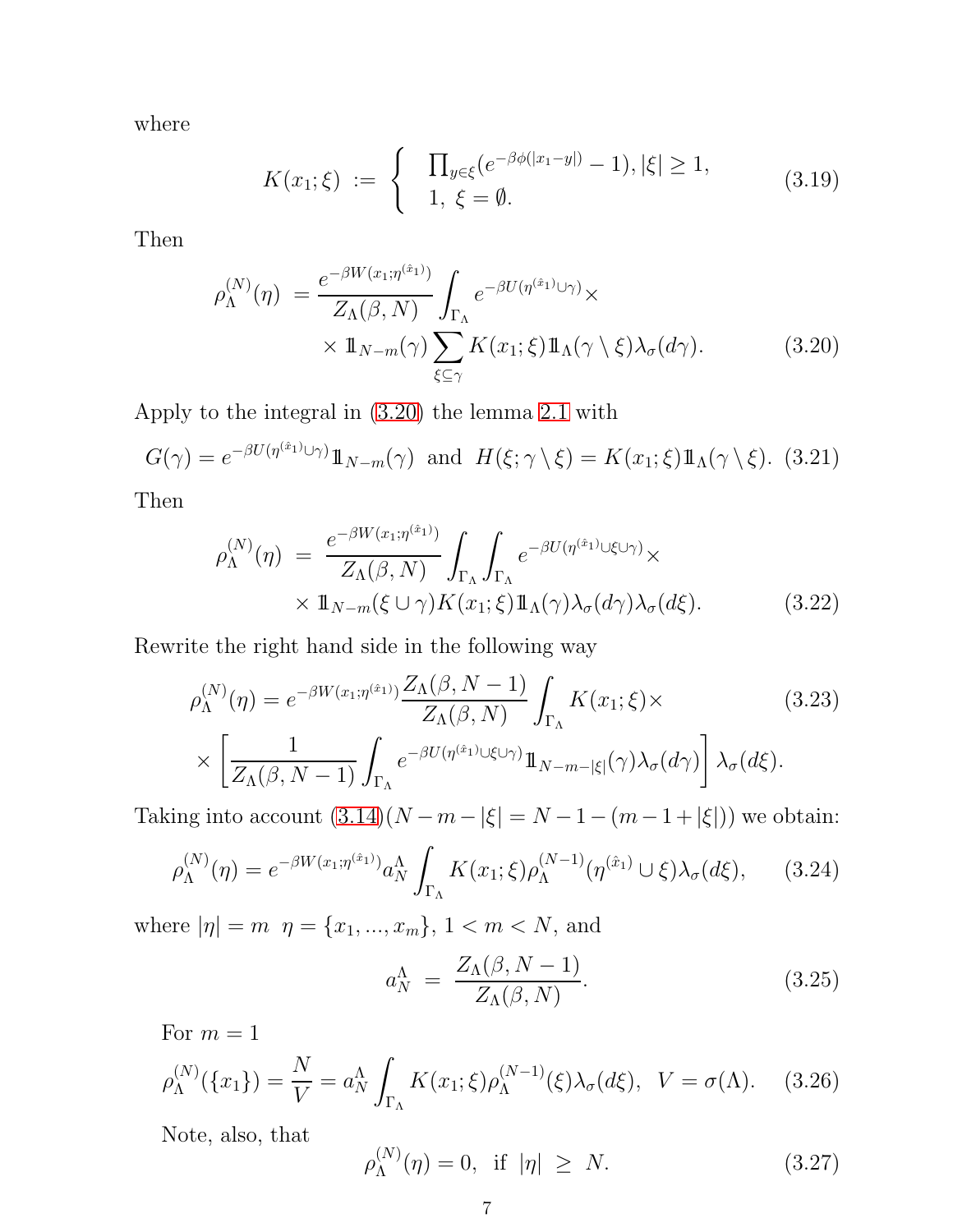In the thermodynamic limit

$$
\Lambda \uparrow \mathbb{R}^d, \quad \lim_{\substack{V \to \infty \\ N \to \infty}} \frac{V}{N} = v, \quad \frac{1}{v} = \varrho,
$$
\n(3.28)

existing of which was proved in [\[3\]](#page-12-3) we have the following equation

<span id="page-7-0"></span>
$$
\rho(\eta) = \varrho a(\varrho) e^{-\beta W(x_1; \eta^{(\hat{x}_1)})} \int_{\Gamma_0} K(x_1; \xi) \rho(\eta^{(\hat{x}_1)} \cup \xi) \lambda_{\sigma}(d\xi), \tag{3.29}
$$

where

$$
\lim_{\substack{V=N/\varrho\\N\to\infty}} \frac{Z_{\Lambda}(\beta, N-1)}{Z_{\Lambda}(\beta, N)} = \varrho a(\varrho), \quad V = \sigma(\Lambda) \tag{3.30}
$$

and

<span id="page-7-1"></span>
$$
a(\varrho) = \frac{1}{\widetilde{Q}(\rho)}, \ \widetilde{Q}(\rho) = \int_{\Gamma_0} K(x_1; \xi) \rho(\xi) \lambda_{\sigma}(d\xi). \tag{3.31}
$$

## 4 Construction of expansion for correlation functions in the density parameter  $\varrho$ .

Solution of the equation [\(3.29\)](#page-7-0) by the iteration method (Ruelle operator method [\[23\]](#page-13-1)) or by the Minlos-Poghosyan method [\[12\]](#page-13-6) (about the connection between these methods see [\[21\]](#page-13-7)) leads to the series in the parameter  $\varrho a(\varrho)$ . So, in fact, these equations are nonlinear, because  $a(\varrho)$  depends on all correlation functions (see [\(3.29\)](#page-7-0) and [\(3.31\)](#page-7-1)). In this section, we construct expansion in the parameter density  $\rho$ , considering the equation [\(3.29\)](#page-7-0) as nonlinear equation.

## 4.1 Solution of equations for correlation functions.

Rewrite the equation [\(3.29\)](#page-7-0), [\(3.31\)](#page-7-1) as follows:

<span id="page-7-2"></span>
$$
\widetilde{Q}(\rho_j)\rho_j(\eta) = \varrho e^{-\beta W(x_1; \eta^{(\hat{x}_1)})} j(x_1) \int_{\Gamma_0} K(x_1; \xi) \rho_j(\eta^{(\hat{x}_1)} \cup \xi) \lambda_\sigma(d\xi), \quad (4.32)
$$

<span id="page-7-3"></span>
$$
\widetilde{Q}(\rho_j) = \int_{\Gamma_0} K(x_1; \xi) \rho_j(\xi) \lambda_\sigma(d\xi), \qquad (4.33)
$$

where, following [\[12\]](#page-13-6), a continuous positive function  $j : \mathbb{R}^d \to \mathbb{R}_+$  is introduced and  $\rho(\eta)$  becomes functional such as  $\rho(\eta) = \rho_j(\eta)|_{j=1}$ .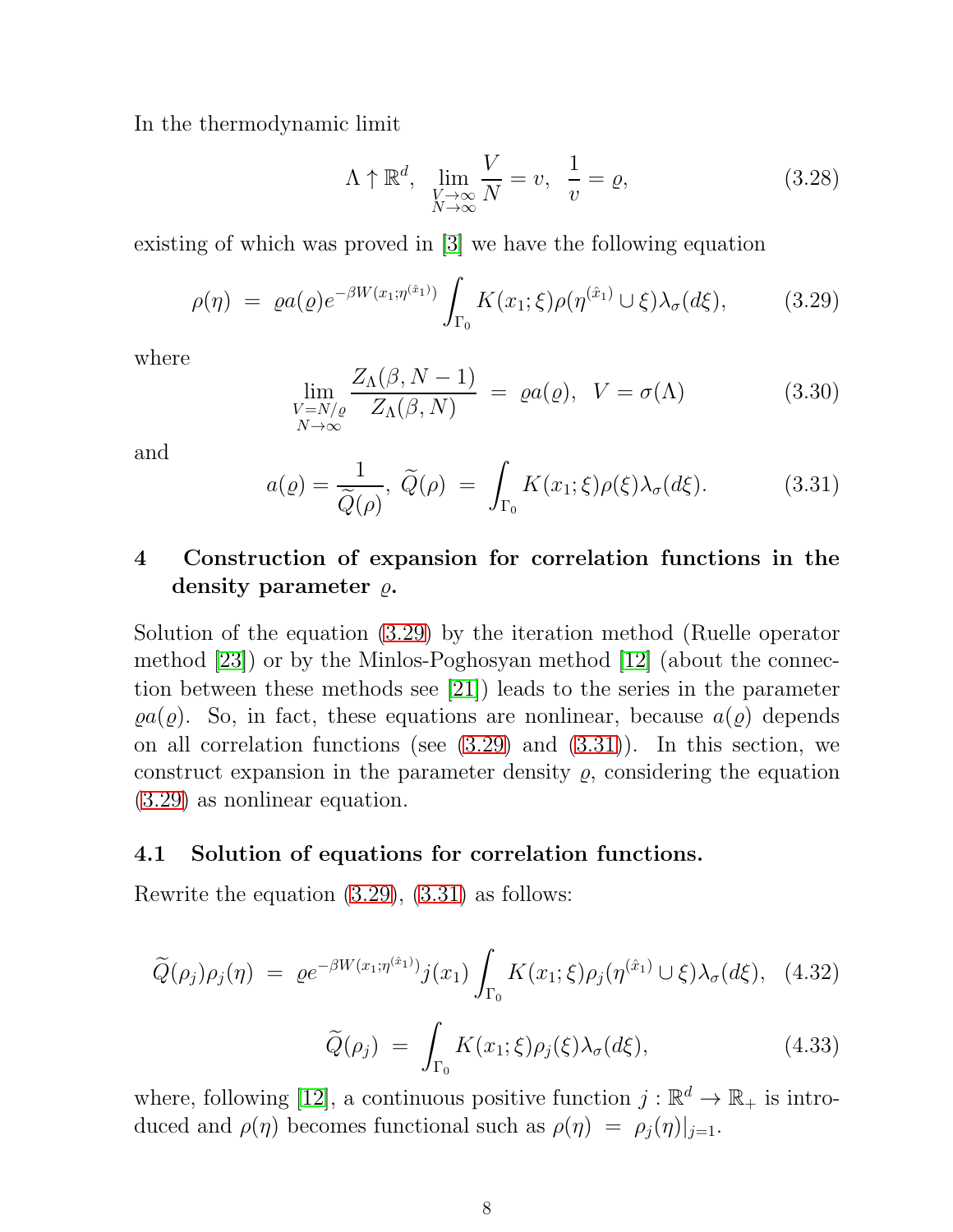We will look for the solution of these equations in the form:

<span id="page-8-1"></span>
$$
\rho_j(\eta) = e(j;\eta) \int_{\Gamma^0} T(\eta|\gamma) e(j;\gamma) \lambda_\sigma(d\gamma), \qquad (4.34)
$$

where  $e(j; \eta)$  is given by [\(2.4\)](#page-3-0).

The idea of finding a solution is to consider the left side of the equation [\(4.32\)](#page-7-2) as the product of two generating functionals (see [\(2.5\)](#page-4-0)) and compare it with the right part, which is also written in the form of a generating functional of the form [\(2.3\)](#page-3-1). So, substituting in [\(4.33\)](#page-7-3) the corresponding expression for  $\rho_j(\xi)$  we have:

<span id="page-8-0"></span>
$$
\widetilde{Q}(\rho_j) = \int_{\Gamma_0} \int_{\Gamma_0} e(j;\xi \cup \gamma) K(x_1;\xi) T(\xi|\gamma) \lambda_{\sigma}(d\gamma) \lambda_{\sigma}(d\xi). \tag{4.35}
$$

Apply to the integral on the right side of the [\(4.35\)](#page-8-0) lemma [2.1](#page-2-1) with

$$
G(\xi \cup \gamma) = e(j; \xi \cup \gamma) \text{ and } H(\xi; \gamma) = K(x_1; \xi)T(\xi|\gamma). \tag{4.36}
$$

Then

$$
\widetilde{Q}(\rho_j) = \widetilde{F}_{\psi_1}(j) = \int_{\Gamma_0} e(j;\gamma)\psi_1(\gamma)\lambda_\sigma(d\gamma), \qquad (4.37)
$$

with

$$
\psi_1(\gamma) = \sum_{\xi \subseteq \gamma} K(x_1; \xi) T(\xi | \gamma \setminus \xi). \tag{4.38}
$$

Write down [\(4.34\)](#page-8-1) in the form of generating functional:

$$
\rho_j(\eta) = \widetilde{F}_{\psi_2}(j) = \int_{\Gamma_0} e(j;\gamma)\psi_2(\gamma)\lambda_\sigma(d\gamma), \qquad (4.39)
$$

with

$$
\psi_2(\gamma) = e(j;\eta)T(\eta|\gamma). \tag{4.40}
$$

Left hand side [\(4.32\)](#page-7-2) is:

<span id="page-8-2"></span>
$$
\widetilde{Q}(\rho_j)\rho_j(\eta) = \widetilde{F}_{\psi_1}(j)\widetilde{F}_{\psi_2}(j) = \widetilde{F}_{\psi_1*\psi_2}(j) = \int_{\Gamma_0} e(j;\gamma)(\psi_1*\psi_2)(\gamma)\lambda_{\sigma}(d\gamma),
$$
\n(4.41)

where

$$
(\psi_1 * \psi_2)(\gamma) = \sum_{\xi \subseteq \gamma} \psi_1(\xi) \psi_2(\gamma \setminus \xi) = \sum_{\xi \subseteq \gamma} \psi_2(\gamma \setminus \xi) \psi_1(\xi) =
$$
\n
$$
= e(j; \eta) \sum_{\xi \subseteq \gamma} T(\eta | \gamma \setminus \xi) \sum_{\zeta \subseteq \xi} K(x_1; \zeta) T(\zeta | \xi \setminus \zeta)
$$
\n(4.42)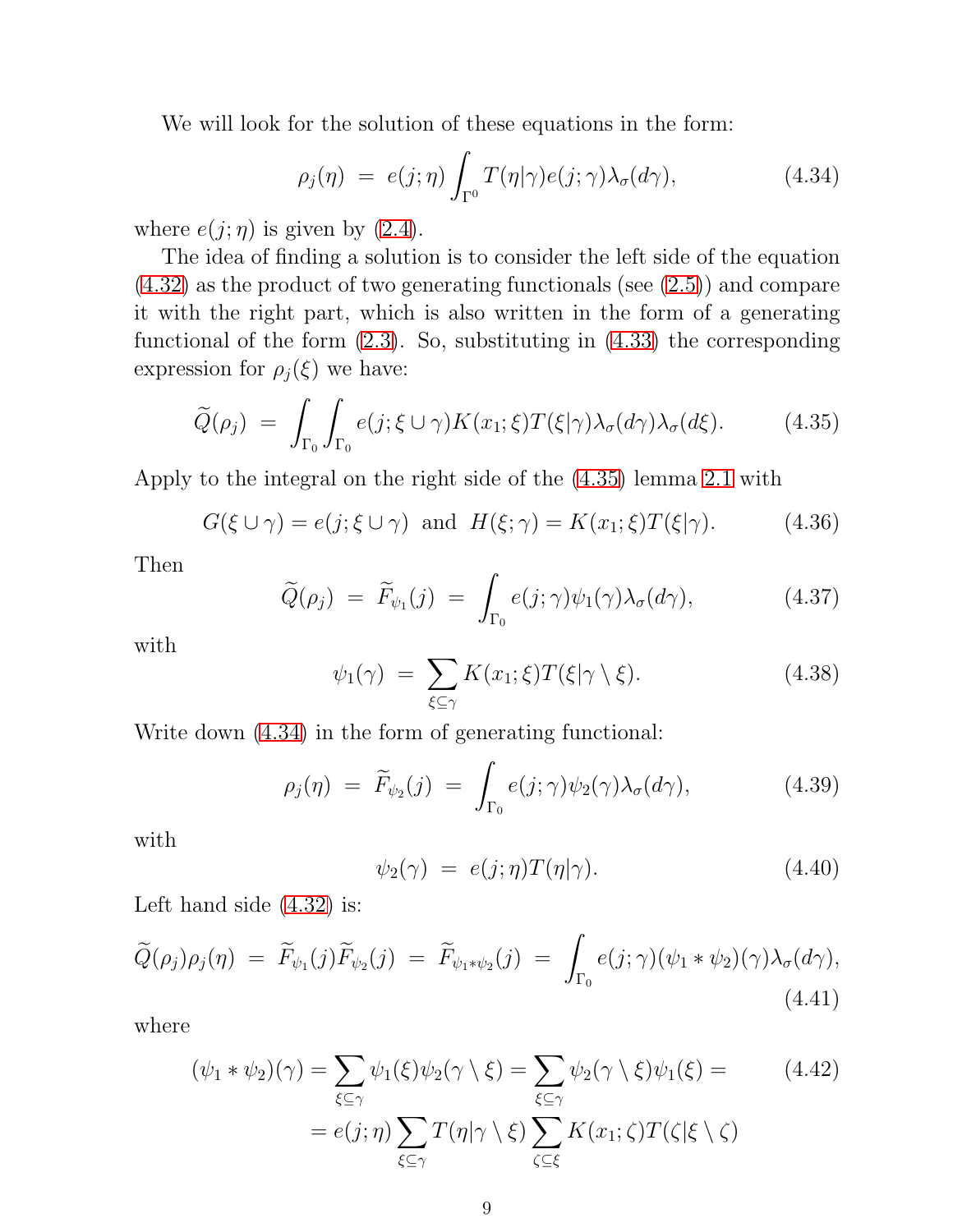Right hand side [\(4.32\)](#page-7-2) after substitution of  $\rho_j(\eta^{(\hat{x}_1)} \cup \xi)$  in the form [\(4.34\)](#page-8-1) will look as:

$$
\varrho e^{-\beta W(x_1; \eta^{(\hat{x}_1)})} e(j; \eta) \int_{\Gamma_0} \int_{\Gamma_0} e(j; \xi \cup \gamma) K(x_1; \xi) T(\eta^{(\hat{x}_1)} \cup \xi | \gamma) \lambda_{\sigma}(d\gamma) \lambda_{\sigma}(d\xi).
$$
\n(4.43)

Let us use lemma [2.1](#page-2-1) again with

$$
G(\xi \cup \gamma) = e(j; \xi \cup \gamma) \text{ and } H(\xi; \gamma) = K(x_1; \xi)T(\eta^{(\hat{x}_1)} \cup \xi | \gamma). \tag{4.44}
$$

Then right hand side of [\(4.32\)](#page-7-2) will be as

<span id="page-9-0"></span>
$$
\varrho e^{-\beta W(x_1; \eta^{(\hat{x}_1)})} e(j; \eta) \int_{\Gamma_0} e(j; \gamma) \sum_{\xi \subseteq \gamma} K(x_1; \xi) T(\eta^{(\hat{x}_1)} \cup \xi | \gamma \setminus \xi) \lambda_{\sigma}(d\gamma). \tag{4.45}
$$

We equate the functions near  $e(j; \gamma)$  under the integrals of the expressions  $(4.41)$  and  $(4.45)$  and, reducing the multiplier  $e(j;\eta)$  we get the relation:

$$
\sum_{\xi \subseteq \gamma} T(\eta | \gamma \setminus \xi) \sum_{\zeta \subseteq \xi} K(x_1; \zeta) T(\zeta | \xi \setminus \zeta) =
$$
\n
$$
= \varrho e^{-\beta W(x_1; \eta^{(\hat{x}_1)})} \sum_{\xi \subseteq \gamma} K(x_1; \xi) T(\eta^{(\hat{x}_1)} \cup \xi | \gamma \setminus \xi).
$$
\n(4.46)

Select the term with  $\xi = \emptyset$  in the left side of this relation and take into account that  $T(\emptyset|\emptyset) = 1$  and  $T(\emptyset|\gamma) = 0$ , if  $\gamma \neq \emptyset$ , we obtain the following nonlinear recurrent relation:

$$
T(\eta|\gamma) = \varrho e^{-\beta W(x_1; \eta^{(\hat{x}_1)})} \sum_{\xi \subseteq \gamma} K(x_1; \xi) T(\eta^{(\hat{x}_1)} \cup \xi|\gamma \setminus \xi) -
$$

$$
- \sum_{\emptyset \neq \xi \subseteq \gamma} T(\eta|\gamma \setminus \xi) \sum_{\emptyset \neq \zeta \subseteq \xi} K(x_1; \zeta) T(\zeta|\xi \setminus \zeta).
$$
(4.47)

Initial conditions:

<span id="page-9-2"></span> $T(\emptyset|\emptyset) = 1$ ,  $T(\emptyset|\gamma) = 0$ , if  $\gamma \neq \emptyset$ , (4.48)

<span id="page-9-3"></span><span id="page-9-1"></span>
$$
T(\{\eta|\gamma) = 0, \text{if } \eta \cap \gamma \neq \emptyset. \tag{4.49}
$$

#### 4.2 Graphic interpretation of solutions.

As in the case of the Kirkwood-Salzburg equations for a large canonical ensemble (see details in [\[21\]](#page-13-7)) the analytical expression of the kernel  $T(\eta|\gamma)$ can be given as contributions of forest-graphs. The number  $N(m|n)$ ,  $m =$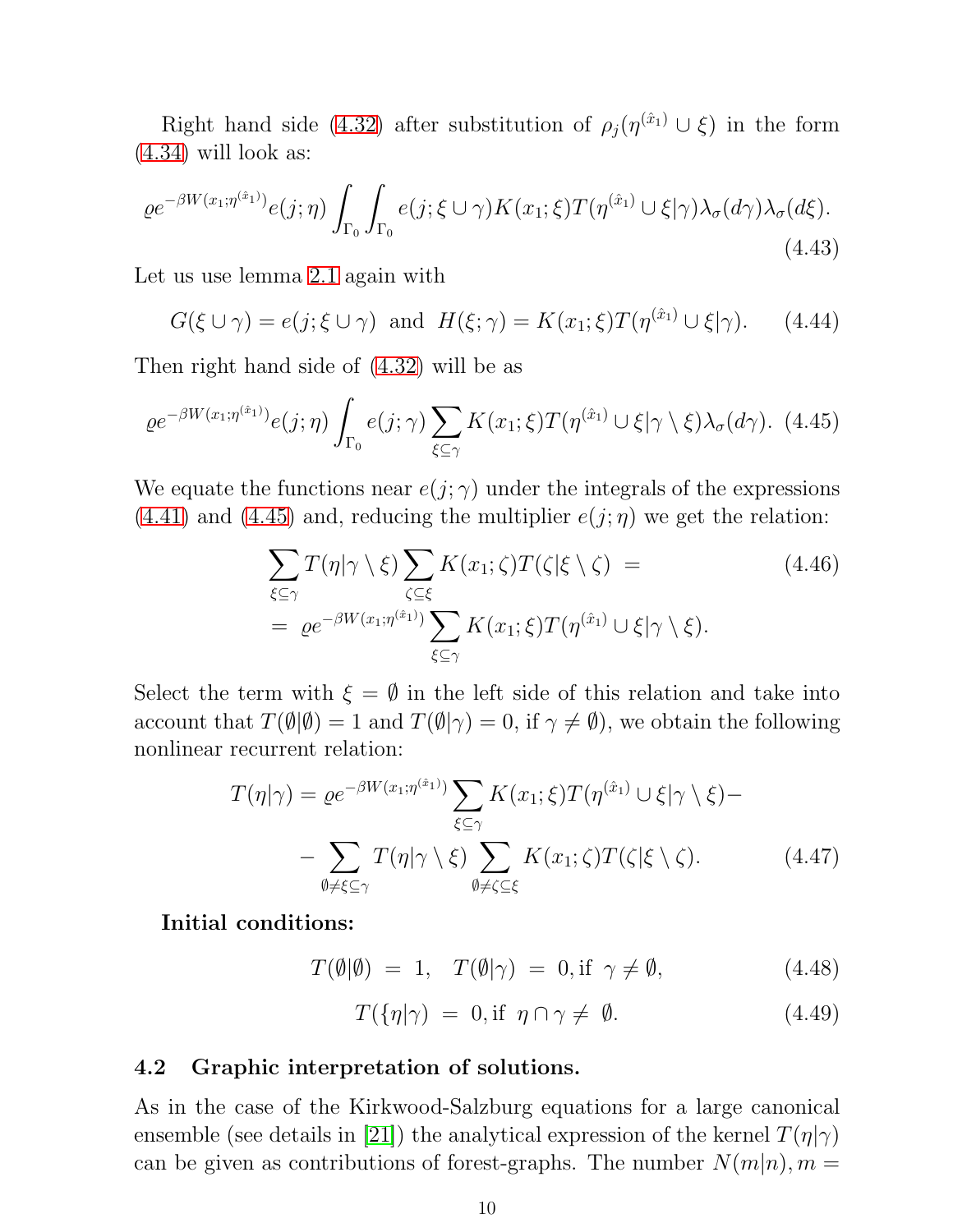$|\eta|, n = |\gamma|$  all forest graphs can be calculated by solving the following recurrent equation:

$$
N(m|n) = \sum_{k=0}^{n} {n \choose k} N(m+k-1|n-k) + \sum_{k=1}^{n} {n \choose k} N(m|n-k) \sum_{l=1}^{k} {k \choose l} N(l|k-l).
$$
\n(4.50)

If we reject the nonlinear term, the recurrent equation can be solved exactly:  $N(m|n) = m(m+n)^{n-1}$  (see [\[21\]](#page-13-7)). This formula makes it possible to prove the convergence of the integral  $(4.34)$  at  $j = 1$  and small density values. But the nonlinear term apparently significantly increases the number of forest graphs. But according to the formula [\(4.47\)](#page-9-1), each contribution of the forest graph, which contains a tree with the contribution of the factor  $K(x_1;\xi), \xi \in \gamma$ , which appears from the second sum in [\(4.47\)](#page-9-1) is included with a minus sign. So, for example calculating

$$
T(x_1|y) = \varrho^2 \left[ K(x_1; y) - K(x_1; y) \right] = 0. \tag{4.51}
$$

Therefore, it is necessary to analyze this recurrent relationship in more detail. It is easy to get the following proposition.

Proposition 4.1 *From initial conditions* [\(4.48\)](#page-9-2)*-*[\(4.49\)](#page-9-3) *it follows that*

$$
T(x_1|\emptyset) = \varrho, \quad T(x_1|\gamma) = 0 \text{ for } \gamma \neq \emptyset. \tag{4.52}
$$

*It gives the needed equality for density*  $\rho(x_1) = \rho$ . *In addition*  $T(\eta|\emptyset) = \varrho^{|\eta|} \exp[-\beta U(\eta)].$ 

The *proof* follows from [\(4.47\)](#page-9-1) by induction procedure. To obtain the solution of [\(4.47\)](#page-9-1) in the language of graph theory [\[24,](#page-13-18) [4\]](#page-12-5) define the set graphs  $\mathcal{D}(\eta;\gamma)$ .

**Remark 4.1** *The set*  $\mathcal{D}(\eta; \gamma)$  *is the set of rooted graph, connected components of which are 2-connected graphs with respect to configuration* γ*. Any graph*  $G \in \mathcal{D}(\eta; \gamma)$  *has*  $m = |\eta|$  *vertices of configuration*  $\eta$  *and*  $n = |\gamma|$ *vertices of configuration* γ*. Every vertex of* η *can be free of lines or can connect only with vertices* y *of configuration*  $\gamma$ *. Every vertex*  $y \in \gamma$  *connects with vertices* x *or* y *by at least two lines. This definitions is very close to definitions of the set of white and black vertices* D(W; B) *in [\[5\]](#page-12-4), Section 2. The role of the roots of the graph is performed by the configuration* η*. A*  $singleton \ G \in \mathcal{D}(x_1;\emptyset)$ *. The contribution of any vertex is*  $\varrho$ *. The contribution of line*  $w(l_{xy})$ , which connected two vertices x and y or  $y_i$  and  $y_j$  is  $K(x; y)$ .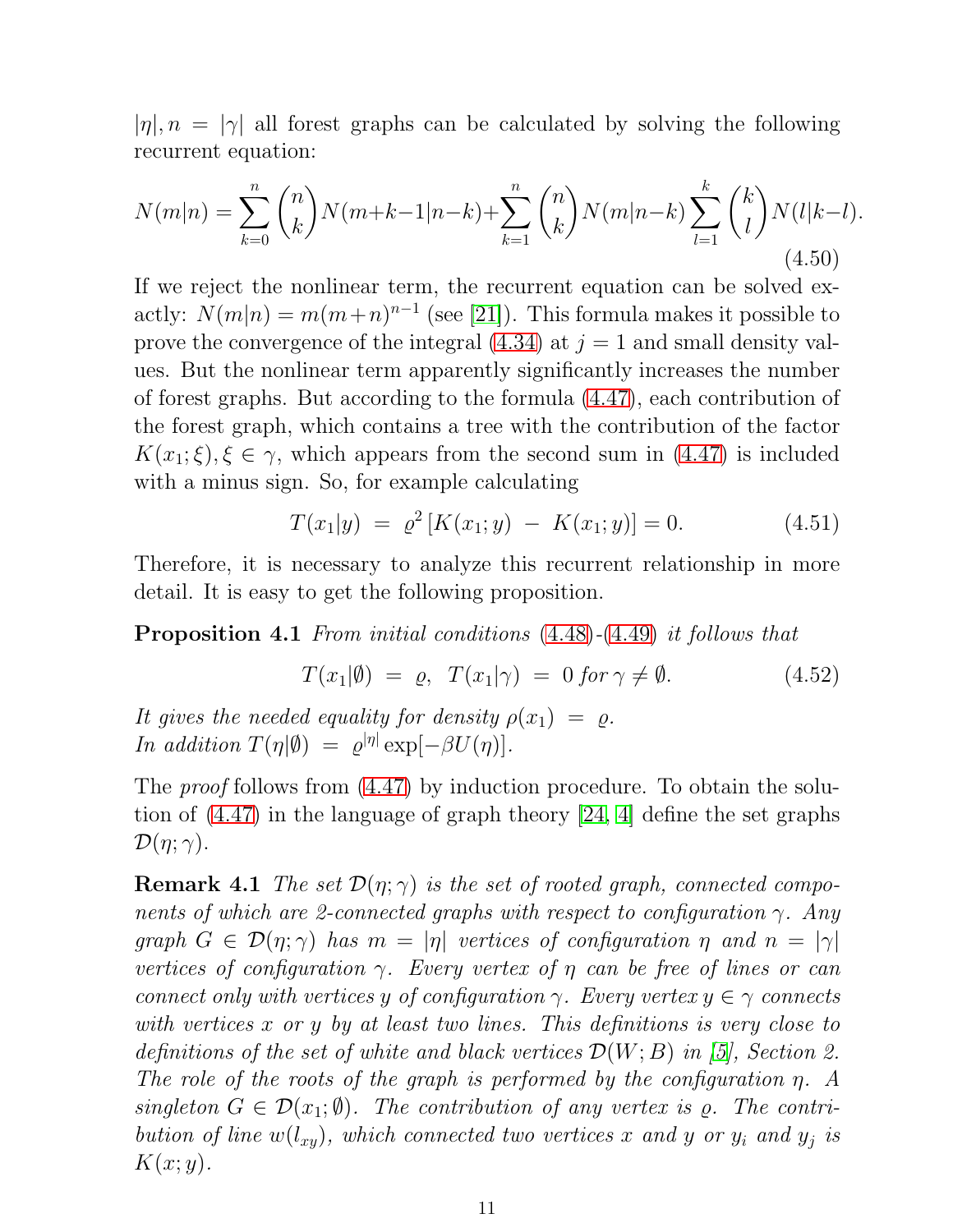Remark 4.2 *According to* [\(4.34\)](#page-8-1)*, integration is performed at the points of configuration*  $\gamma$ *, and according to equation* [\(4.47\)](#page-9-1)*, in the kernels*  $T(\theta; \xi)$ *, the configuration*  $\xi \subseteq \gamma$ *, and the configuration*  $\theta$  *can contain both variables from*  $\eta$  *and*  $\gamma$ *. Therefore, the corresponding graphs of sets*  $\mathcal{D}(\theta;\xi)$  *can contain only black vertices.*

The main statement of the section is

Proposition 4.2 *The solution of the recurrence relation* [\(4.47\)](#page-9-1) *can be rewritten by contributions from the graphs of the set*  $\mathcal{D}(\eta; \gamma)$ *:* 

$$
T(\eta|\gamma) = \varrho^{|\eta|+|\gamma|} \exp[-\beta U(\eta)] \sum_{G \in \mathcal{D}(\eta;\gamma)} w_G(L;\eta,\gamma), \quad (4.53)
$$

*where* L *is a configuration of lines(edges).*

The main points of *proof*. The proof is based on the induction procedure. It is very easy to see the cancellation of the contributions of the corresponding graphs, for example, for kernels  $T(x_1, x_2|y_1)$  and  $T(x_1, x_2|y_1, y_2)$ . To facilitate these calculations, it is better to consider instead of the equation  $(4.47)$  the equation for kernels that are integrated in variables  $y_1, ..., y_n$ :

<span id="page-11-0"></span>
$$
\widehat{T}(\eta|n) := \int_{\Gamma^{(n)}} T(\eta|\gamma) d\gamma = \int_{\mathbb{R}^{dn}} (dy)^n T(\eta|\{y\}_1^n), \tag{4.54}
$$

especially since this is the value that must be substituted into the formula for the solution [\(4.34\)](#page-8-1).

$$
\widehat{T}(\eta|n) = \varrho e^{-\beta W(x_1;\eta^{(\hat{x}_1)})} \sum_{k=0}^n \binom{n}{k} \int (dy)^k K(x_1;\{y\}_1^k) \widehat{T}(\eta^{(\hat{x}_1)} \cup \{y\}_1^k) |n-k| - \sum_{k=1}^n \binom{n}{k} \sum_{l=1}^k \binom{k}{l} \int (dy)^l K(x_1;\{y\}_1^l) \widehat{T}(\eta|n-k) \widehat{T}(\{y\}_1^l|k-l).
$$
\n(4.55)

For  $k = 0$  in the first line of formula [\(4.55\)](#page-11-0), the term  $\hat{T}(\eta^{(\hat{x}_1)}|n)$  corresponds to the analytical contribution of all graphs  $\mathcal{D}(\eta; \gamma)$ , in which the vertex  $x_1$ has no edges. For  $k \geq 1$  the set of graphs for  $\hat{T}(\eta^{(\hat{x}_1)} \cup \{y\}_1^k)$  $_{1}^{k})|n-k)$  is arranged in such a way that  $k$  vertices from  $n$  vertices of the configuration  $\gamma$  are transformed into vertices, which are connected to the graphs of  $\widehat{T}(\eta^{(\hat{x}_1)}|n-k)$  either by means of lines or as free vertices. If a vertex  $y_i$ is already connected by at least one line, then joining a line with vertex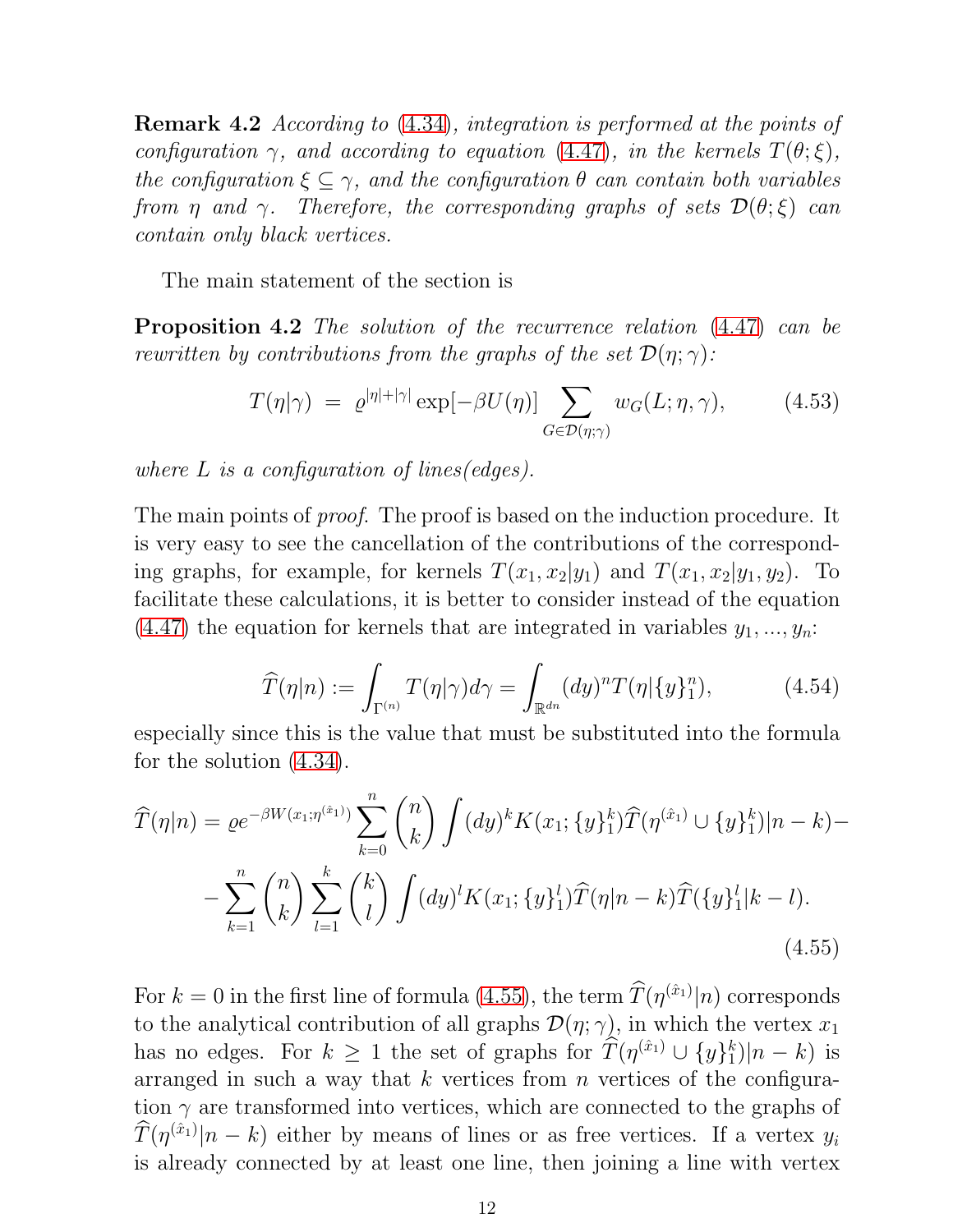$x_1$  leaves this graph in the set  $\mathcal{D}(\eta; \gamma)$ . If the vertex did not have edges, then operation  $\int (dy)^l K(x_1; \{y\})_1^l$  $_{1}^{\prime}$ ) does not ensure that it belongs to the set  $\mathcal{D}(\eta; \gamma)$ , and such a diagram should be reduced. This is ensured by the presence of a similar contribution in the second line of the formula [\(4.55\)](#page-11-0). This variant occurs in l of k cases for each of the graphs in  $\overline{T}(\eta|n - k)$ .

### 4.3 Conclusion on the convergence of the expansion.

Existence of a unique solution of the nonlinear equation [\(3.29\)](#page-7-0) as an operator equation in the Banach space  $E_{\xi}$  was proved in [\[15\]](#page-13-3). In a recent work of Jansen [\[5\]](#page-12-4) a generalized version of Groeneveld's convergence criterion for the virial expansion and generating functionals for weighted 2-connected graphs was proven. In fact, the present paper turned out to be very close to article [\[5\]](#page-12-4), and here one can apply the criteria for the convergence of expansions. Therefore, we do not yet discuss this issue in this preliminary publication. Although perhaps a more thorough study of the recurrence relation [\(4.55\)](#page-11-0) may introduce some adjustments.

## AVAILABILITY OF DATA

Data available on request from the author

### <span id="page-12-0"></span>References

- [1] Bogolyubov N. N. *Problems of Dynamical Theory in Statistical Physics [in Russian]*. M.: GITTL (1946). Translation: Bogoliubov, N. N. *Problems of a dynamical theory in statistical physics.* In: de Boer, J., Uhlenbeck, G. E. (eds.) Studies in Statistical Mechanics, 1, pp. 1–118. North-Holland, Amsterdam (1962)
- <span id="page-12-1"></span>[2] Bogolyubov, N. N., Khatset, B. I., On some mathematical problems of the theory of statistical equilibrium. *Doklady Akad. Nauk SSSR (N.S.)*66, (1949), 321–324.
- <span id="page-12-3"></span>[3] Bogolyubov, N. N., Petrina, D. Ya., Khatset, B. I. Mathematical description of the equilibrium state of classical systems on the basis of the canonical ensemble formalism, *Teoret. Mat. Fiz.* 1(2), 251–274 (1969).
- <span id="page-12-5"></span>[4] Groeneveld, J. Estimation methods for Mayer's graphical expansions. IV. Estimation methods of degree 2, *Nederl. Akad. Wetensch. Proc. Ser.* B 70, 490–507(1967).
- <span id="page-12-4"></span>[5] Jansen, S. Revisiting Groeneveld's approach to the virial expansion, *Jour. of Math. Phys.*,62, (2), 023302 (2021); https://doi.org/10.1063/5.0030148
- <span id="page-12-2"></span>[6] Khatset, B. I. Asymptotic expansions by degrees of density of the distribution function of systems in the state of statistical equilibrium [in Ukraine], *Nauk. Zapiski Zhitom. Pedag. Inst., Fizmat. Seriya*, 3, p. 113–138 (1956).